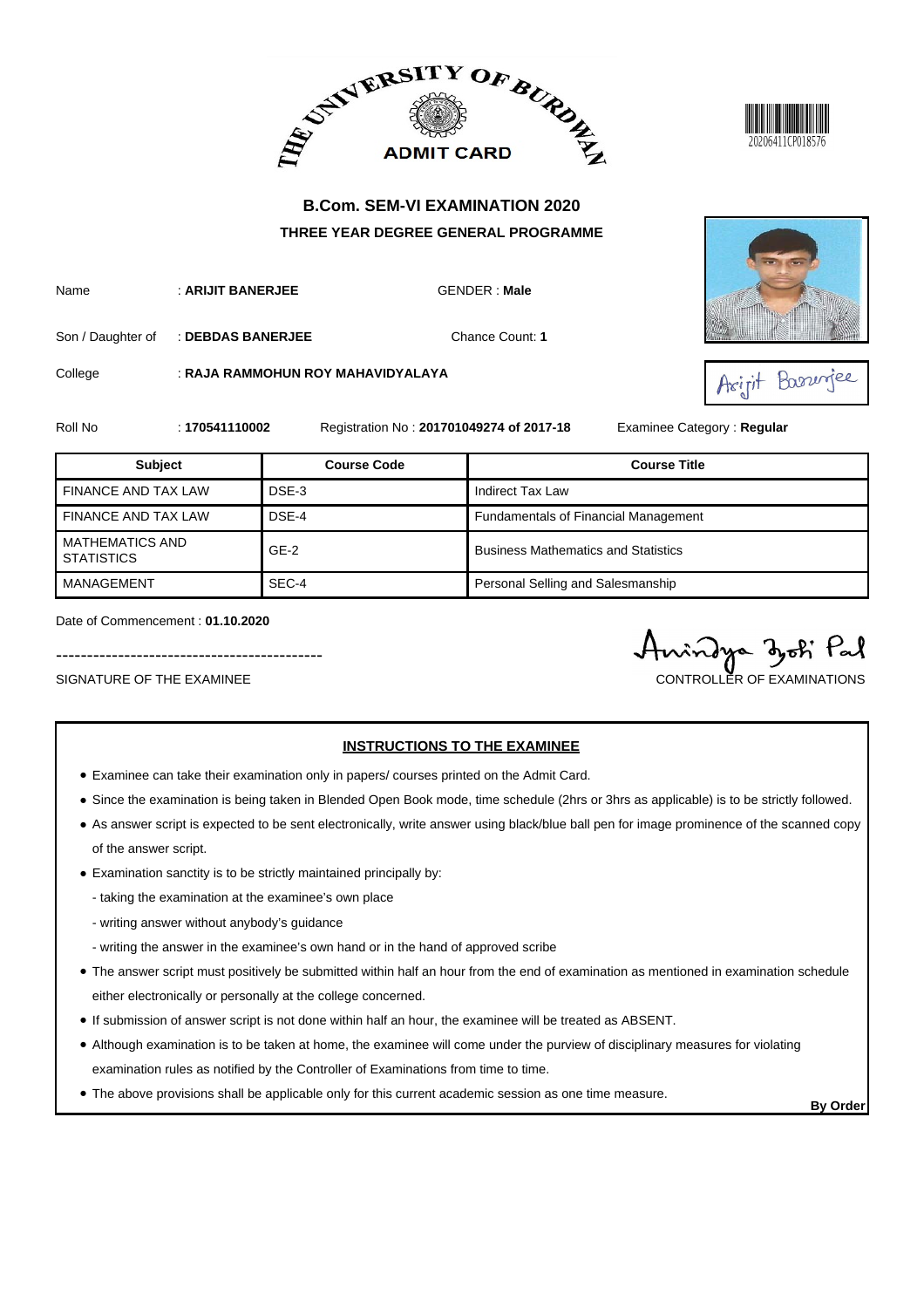



Name : **PRITAM PAL** GENDER : Male

Son / Daughter of : **ARUN PAL** Chance Count: **1** 

College : **RAJA RAMMOHUN ROY MAHAVIDYALAYA**





Roll No : **170541110006** Registration No : **201701049278 of 2017-18** Examinee Category : **Regular**

| <b>Subject</b>                              | <b>Course Code</b> | <b>Course Title</b>                         |
|---------------------------------------------|--------------------|---------------------------------------------|
| <b>FINANCE AND TAX LAW</b>                  | DSE-3              | Indirect Tax Law                            |
| <b>FINANCE AND TAX LAW</b>                  | DSE-4              | <b>Fundamentals of Financial Management</b> |
| <b>MATHEMATICS AND</b><br><b>STATISTICS</b> | $GE-2$             | <b>Business Mathematics and Statistics</b>  |
| MANAGEMENT                                  | SEC-4              | Personal Selling and Salesmanship           |

Date of Commencement : **01.10.2020**

SIGNATURE OF THE EXAMINEE CONTROLLER OF EXAMINATIONS

-------------------------------------------

## **INSTRUCTIONS TO THE EXAMINEE**

- Examinee can take their examination only in papers/ courses printed on the Admit Card.
- Since the examination is being taken in Blended Open Book mode, time schedule (2hrs or 3hrs as applicable) is to be strictly followed.
- As answer script is expected to be sent electronically, write answer using black/blue ball pen for image prominence of the scanned copy of the answer script.
- Examination sanctity is to be strictly maintained principally by:
	- taking the examination at the examinee's own place
	- writing answer without anybody's guidance
	- writing the answer in the examinee's own hand or in the hand of approved scribe
- The answer script must positively be submitted within half an hour from the end of examination as mentioned in examination schedule either electronically or personally at the college concerned.
- If submission of answer script is not done within half an hour, the examinee will be treated as ABSENT.
- Although examination is to be taken at home, the examinee will come under the purview of disciplinary measures for violating examination rules as notified by the Controller of Examinations from time to time.
- The above provisions shall be applicable only for this current academic session as one time measure.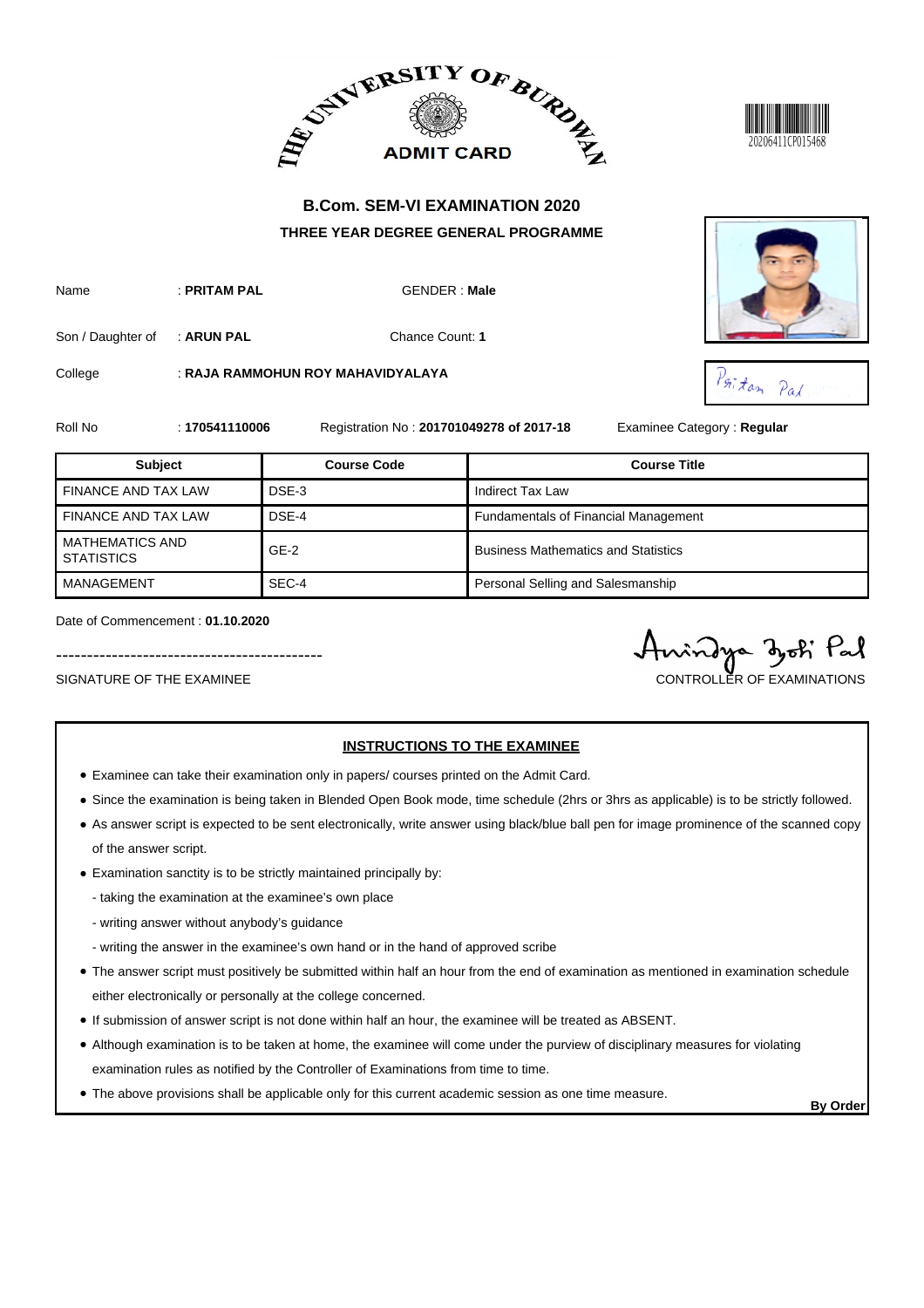



Name : **SHUVAM KUMAR MANNA GENDER : Male** 

Son / Daughter of : **PRADIP MANNA Chance Count: 1** 

College : **RAJA RAMMOHUN ROY MAHAVIDYALAYA**

KuManna

Roll No : **170541110007** Registration No : **201701049280 of 2017-18** Examinee Category : **Regular**

| <b>Subject</b>                              | <b>Course Code</b> | <b>Course Title</b>                         |
|---------------------------------------------|--------------------|---------------------------------------------|
| <b>FINANCE AND TAX LAW</b>                  | DSE-3              | Indirect Tax Law                            |
| <b>FINANCE AND TAX LAW</b>                  | DSE-4              | <b>Fundamentals of Financial Management</b> |
| <b>MATHEMATICS AND</b><br><b>STATISTICS</b> | $GE-2$             | <b>Business Mathematics and Statistics</b>  |
| MANAGEMENT                                  | SEC-4              | Personal Selling and Salesmanship           |

Date of Commencement : **01.10.2020**

SIGNATURE OF THE EXAMINEE CONTROLLER OF EXAMINATIONS

-------------------------------------------

#### **INSTRUCTIONS TO THE EXAMINEE**

- Examinee can take their examination only in papers/ courses printed on the Admit Card.
- Since the examination is being taken in Blended Open Book mode, time schedule (2hrs or 3hrs as applicable) is to be strictly followed.
- As answer script is expected to be sent electronically, write answer using black/blue ball pen for image prominence of the scanned copy of the answer script.
- Examination sanctity is to be strictly maintained principally by:
	- taking the examination at the examinee's own place
	- writing answer without anybody's guidance
	- writing the answer in the examinee's own hand or in the hand of approved scribe
- The answer script must positively be submitted within half an hour from the end of examination as mentioned in examination schedule either electronically or personally at the college concerned.
- If submission of answer script is not done within half an hour, the examinee will be treated as ABSENT.
- Although examination is to be taken at home, the examinee will come under the purview of disciplinary measures for violating examination rules as notified by the Controller of Examinations from time to time.
- The above provisions shall be applicable only for this current academic session as one time measure.

**By Order**



Shoram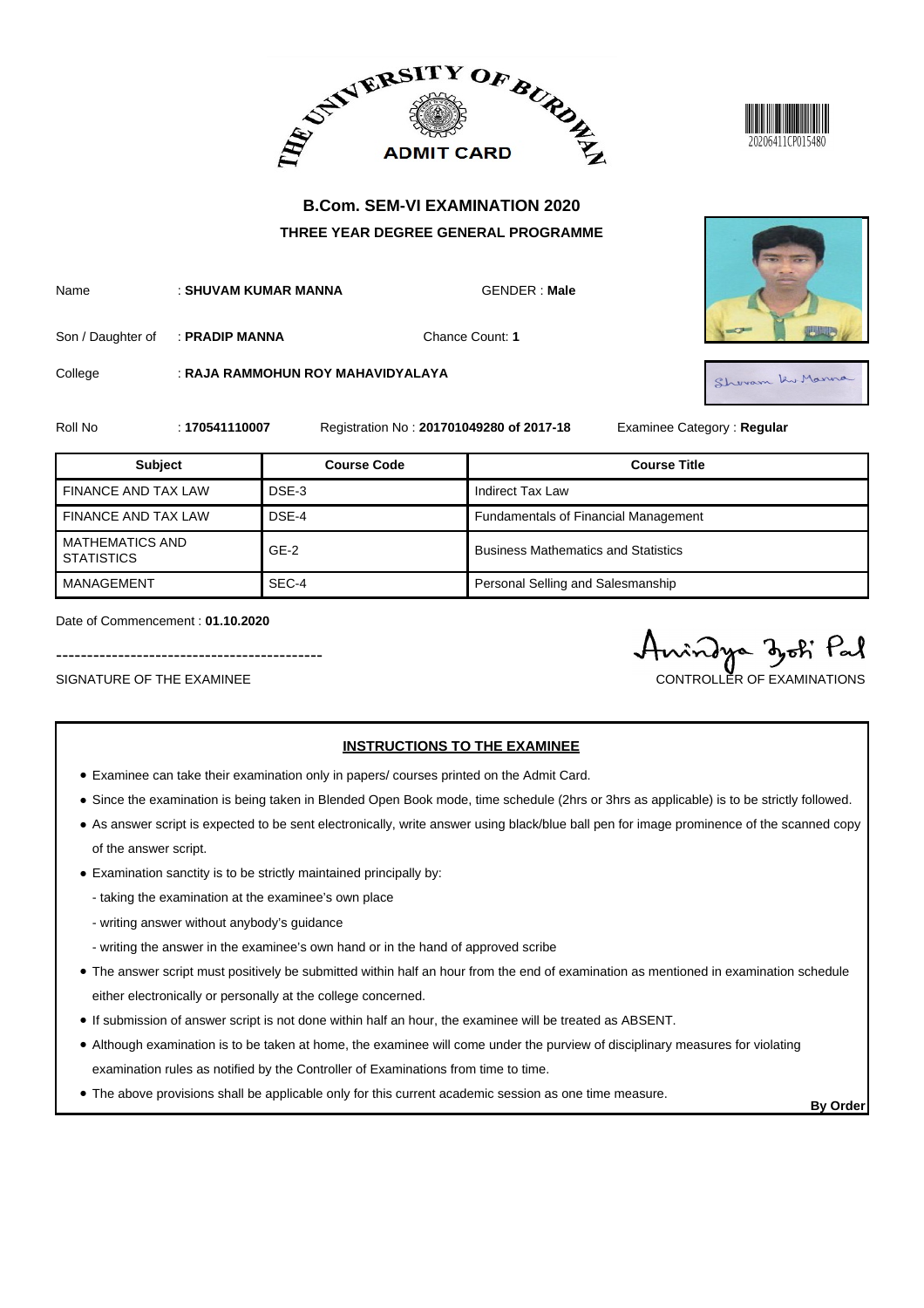



Name : **SUDIP MANDAL** GENDER : **Male**

Son / Daughter of : **SHYAMAL MANDAL Chance Count: 1** 

College : **RAJA RAMMOHUN ROY MAHAVIDYALAYA**





Roll No : **170541110010** Registration No : **201701049284 of 2017-18** Examinee Category : **Regular**

| <b>Subject</b>                              | <b>Course Code</b> | <b>Course Title</b>                         |
|---------------------------------------------|--------------------|---------------------------------------------|
| FINANCE AND TAX LAW                         | DSE-3              | Indirect Tax Law                            |
| <b>FINANCE AND TAX LAW</b>                  | DSE-4              | <b>Fundamentals of Financial Management</b> |
| <b>MATHEMATICS AND</b><br><b>STATISTICS</b> | $GE-2$             | <b>Business Mathematics and Statistics</b>  |
| MANAGEMENT                                  | SEC-4              | Personal Selling and Salesmanship           |

Date of Commencement : **01.10.2020**

SIGNATURE OF THE EXAMINEE CONTROLLER OF EXAMINATIONS

-------------------------------------------

# **INSTRUCTIONS TO THE EXAMINEE**

- Examinee can take their examination only in papers/ courses printed on the Admit Card.
- Since the examination is being taken in Blended Open Book mode, time schedule (2hrs or 3hrs as applicable) is to be strictly followed.
- As answer script is expected to be sent electronically, write answer using black/blue ball pen for image prominence of the scanned copy of the answer script.
- Examination sanctity is to be strictly maintained principally by:
	- taking the examination at the examinee's own place
	- writing answer without anybody's guidance
	- writing the answer in the examinee's own hand or in the hand of approved scribe
- The answer script must positively be submitted within half an hour from the end of examination as mentioned in examination schedule either electronically or personally at the college concerned.
- If submission of answer script is not done within half an hour, the examinee will be treated as ABSENT.
- Although examination is to be taken at home, the examinee will come under the purview of disciplinary measures for violating examination rules as notified by the Controller of Examinations from time to time.
- The above provisions shall be applicable only for this current academic session as one time measure.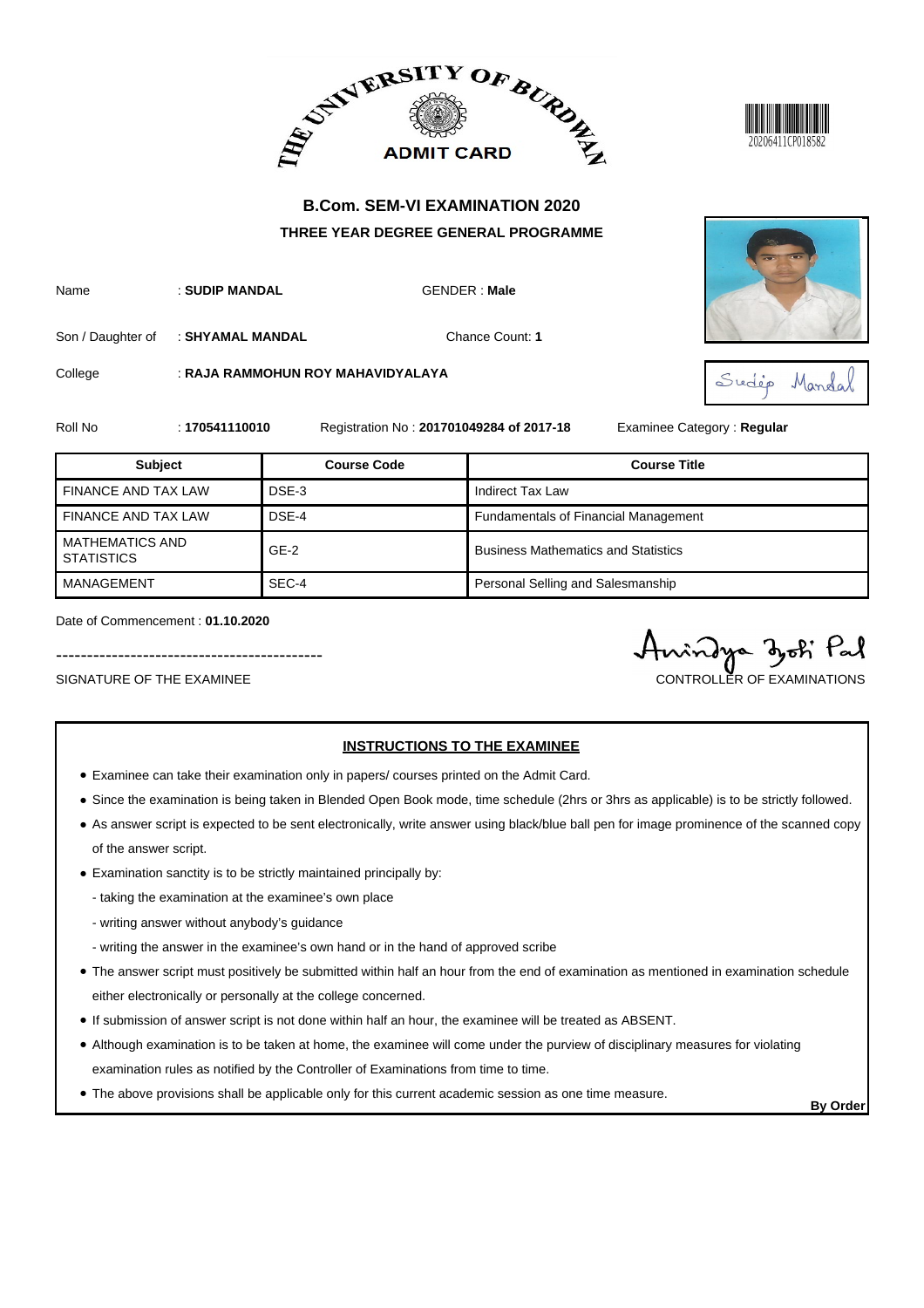



Name : **SUDIPTA SAMANTA GENDER : Male** 

Son / Daughter of : **ASOK SAMANTA Chance Count: 1** 

College : **RAJA RAMMOHUN ROY MAHAVIDYALAYA**





Roll No : **170541110011** Registration No : **201701049285 of 2017-18** Examinee Category : **Regular**

| <b>Subject</b>                              | <b>Course Code</b> | <b>Course Title</b>                         |
|---------------------------------------------|--------------------|---------------------------------------------|
| FINANCE AND TAX LAW                         | DSE-3              | Indirect Tax Law                            |
| <b>FINANCE AND TAX LAW</b>                  | DSE-4              | <b>Fundamentals of Financial Management</b> |
| <b>MATHEMATICS AND</b><br><b>STATISTICS</b> | $GE-2$             | <b>Business Mathematics and Statistics</b>  |
| MANAGEMENT                                  | SEC-4              | Personal Selling and Salesmanship           |

Date of Commencement : **01.10.2020**

SIGNATURE OF THE EXAMINEE CONTROLLER OF EXAMINATIONS

-------------------------------------------

## **INSTRUCTIONS TO THE EXAMINEE**

- Examinee can take their examination only in papers/ courses printed on the Admit Card.
- Since the examination is being taken in Blended Open Book mode, time schedule (2hrs or 3hrs as applicable) is to be strictly followed.
- As answer script is expected to be sent electronically, write answer using black/blue ball pen for image prominence of the scanned copy of the answer script.
- Examination sanctity is to be strictly maintained principally by:
	- taking the examination at the examinee's own place
	- writing answer without anybody's guidance
	- writing the answer in the examinee's own hand or in the hand of approved scribe
- The answer script must positively be submitted within half an hour from the end of examination as mentioned in examination schedule either electronically or personally at the college concerned.
- If submission of answer script is not done within half an hour, the examinee will be treated as ABSENT.
- Although examination is to be taken at home, the examinee will come under the purview of disciplinary measures for violating examination rules as notified by the Controller of Examinations from time to time.
- The above provisions shall be applicable only for this current academic session as one time measure.